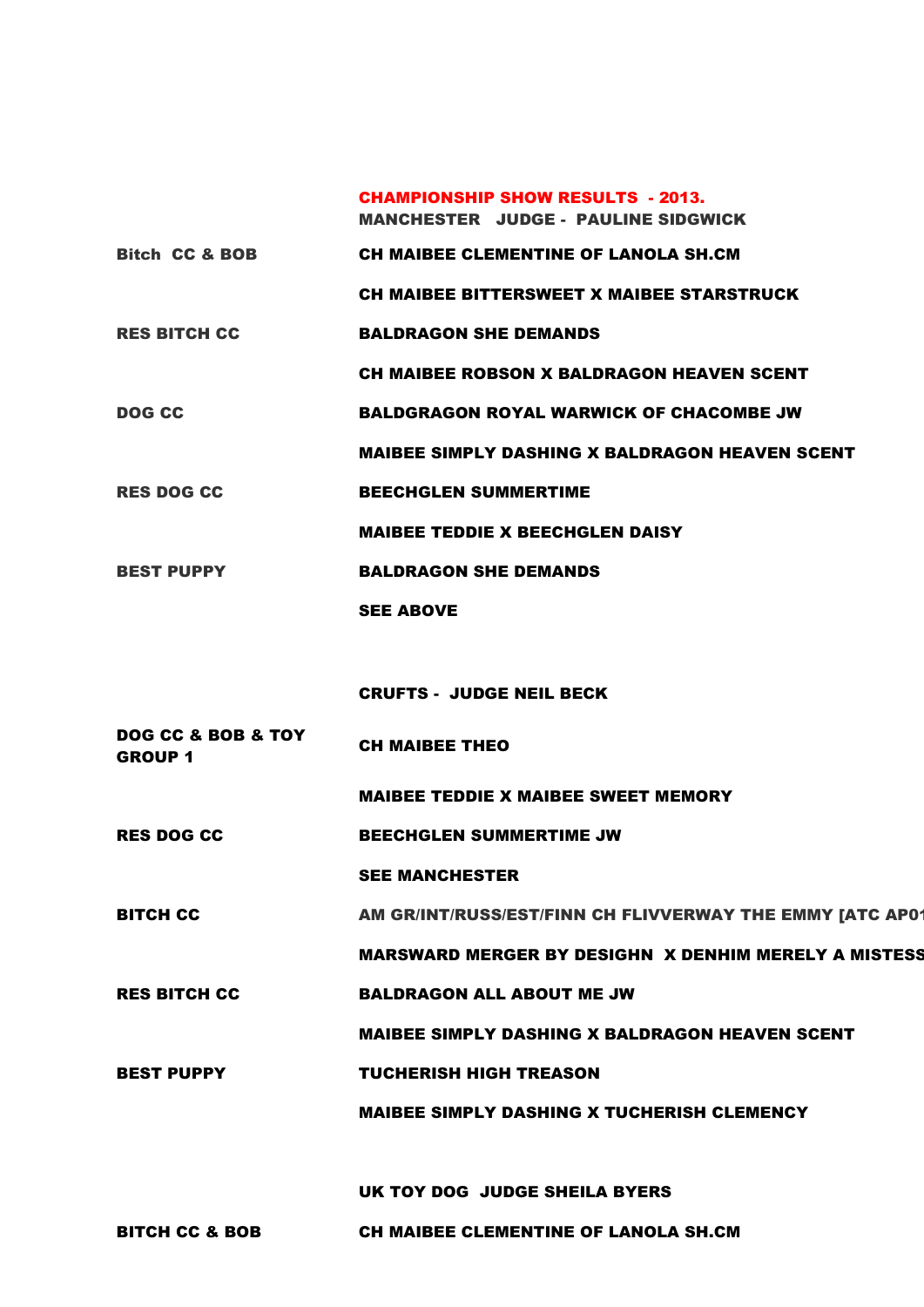|                     | <b>SEE MANCHESTER</b>                                |
|---------------------|------------------------------------------------------|
| <b>RES BITCH CC</b> | <b>MAIBEE JESSICA</b>                                |
|                     | <b>MAIBEE SINBAD X MAIBEE STARSTRUCK</b>             |
| <b>DOG CC</b>       | <b>BALDRAGON ROYAL WARWICK OF CHACOMBE JW</b>        |
|                     | <b>SEE MANCHESTER</b>                                |
| <b>RES DOG CC</b>   | <b>DOWNSBANK GUTHRIE</b>                             |
|                     | VIS A VIS D'AHOTEP ON DOWNSBANK X DOWNSBANK JULIETTA |
| <b>BEST PUPPY</b>   | <b>DOWNSBANK GUTHRIE</b>                             |
|                     | <b>SEE ABOVE</b>                                     |
|                     |                                                      |
|                     | <b>NORTHERN KCS CLUB JUDGE MARJA KURRITTU</b>        |
| DOG CC & BOB        | <b>CH MAIBEE THEO</b>                                |
|                     | <b>SEE CRUFTS</b>                                    |
| <b>RES DOG CC</b>   | <b>CH TUCHERISH SUNDANCE</b>                         |
|                     | LORPHIL COOPER SUNRISE JW X TUCHERISH MICHAELA       |
| <b>BITCH CC</b>     | <b>TUCHERISH CLEMENCY</b>                            |
|                     | <b>MAIBEE TEDDY X PAULIAN BLESSINGS TUCHERISH</b>    |
| <b>RES BITCH CC</b> | <b>CH MAIBEE CLEMENTINE OF LANOLA SH.CM</b>          |
|                     | <b>SEE MANCHESTER</b>                                |
| <b>BEST PUPPY</b>   | <b>LORPHIL LADY GODIVA</b>                           |
|                     | CH MAIBEE ROBSON X DOWNSBANK GLIMPSE OF JET          |
|                     |                                                      |
|                     | <b>WELKS - JUDGE JULIA PENNINGTON</b>                |
| DOG CC & BOB        | <b>CH MAIBEE THEO</b>                                |
|                     | <b>SEE CRUFTS</b>                                    |
|                     |                                                      |

RES DOG CC BALDRAGON ROYAL WARWICK OF CHACOMBE JW

SEE MANCHESTER

BITCH CC MAIBEE JESSICA

SEE UK TOY DOG

RES BITCH CC BALDRAGON ALL ABOUT ME JW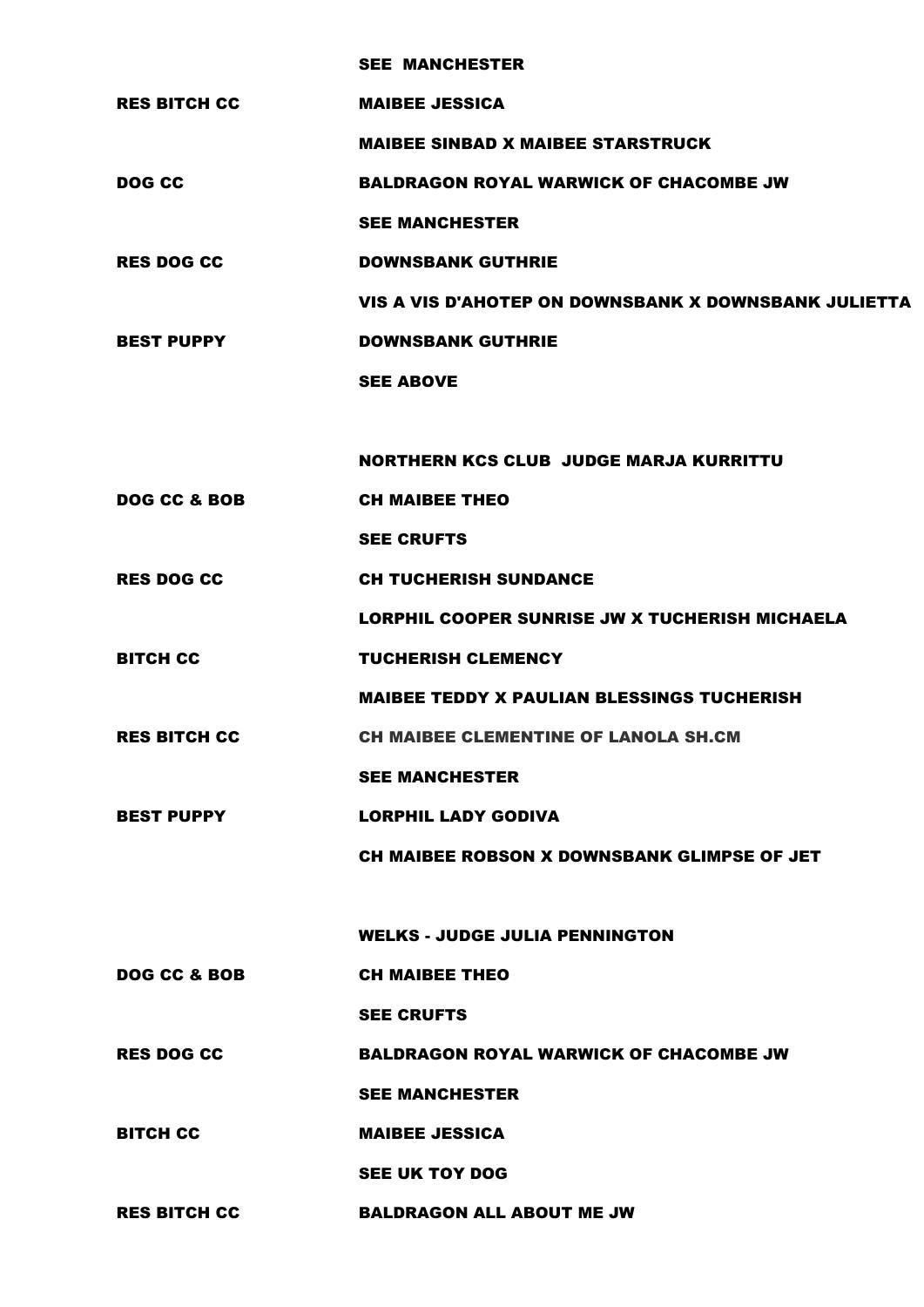## SEE CRUFTS

BEST PUPPY BALDRAGON TANTRUM AN TIARAS

TUDORHURST MATADOR X BALDRAGON ALL ABOUT ME JW

KING CHARLES SPANIEL CLUB - JUDGE ANDREAS SCHEMEL

DOG CC & BOB TUDORHURST DIAMOND

CHATEAU TUDORHURST DE LA MONTAGNE ENSOLEILLEE (IMP) X TUDORHURST CHARMED

RES DOG CC MAIBEE LOWRIE

CH MAIBEE THEO X MAIBEE ROSE TINT

BITCH CC PAULIAN AMAZING GRACE

CH MAIBEE THEO X CH PAULIAN PATIENCE JW SHCM

RES BITCH CC MAIBEE JESSICA

SEE UK TOY

- BEST PUPPY LORPHIL LADY GODIVA
	- SEE NORTHERN KCS CLUB

NATIONAL DOG SHOW - JUDGE GEOFFREY DAVIES

BITCH CC & BOB BALDRAGON SHE DEMANDS JW

CH MAIBEE THEO X BALDRAGON HEAVEN SCENT

RES BITCH CC CH MAIBEE CLEMENTINE OF LANOLA SHCM

SEE MANCHESTER

DOG CC **TUDORHURST DIAMOND** 

SEE KING CHARLES SPANIEL CLUB

RES DOG CC DOWNSBANK GUTHRIE

SEE UK TOY DOG

BEST PUPPY STONEPIT SUPER SYDNEY FOR PALTOMIC

ROSSBONNY THE BARON AT STONEPIT X STONEPIT LILY MAE

SKC (MAY) - JUDGE ANN HORAN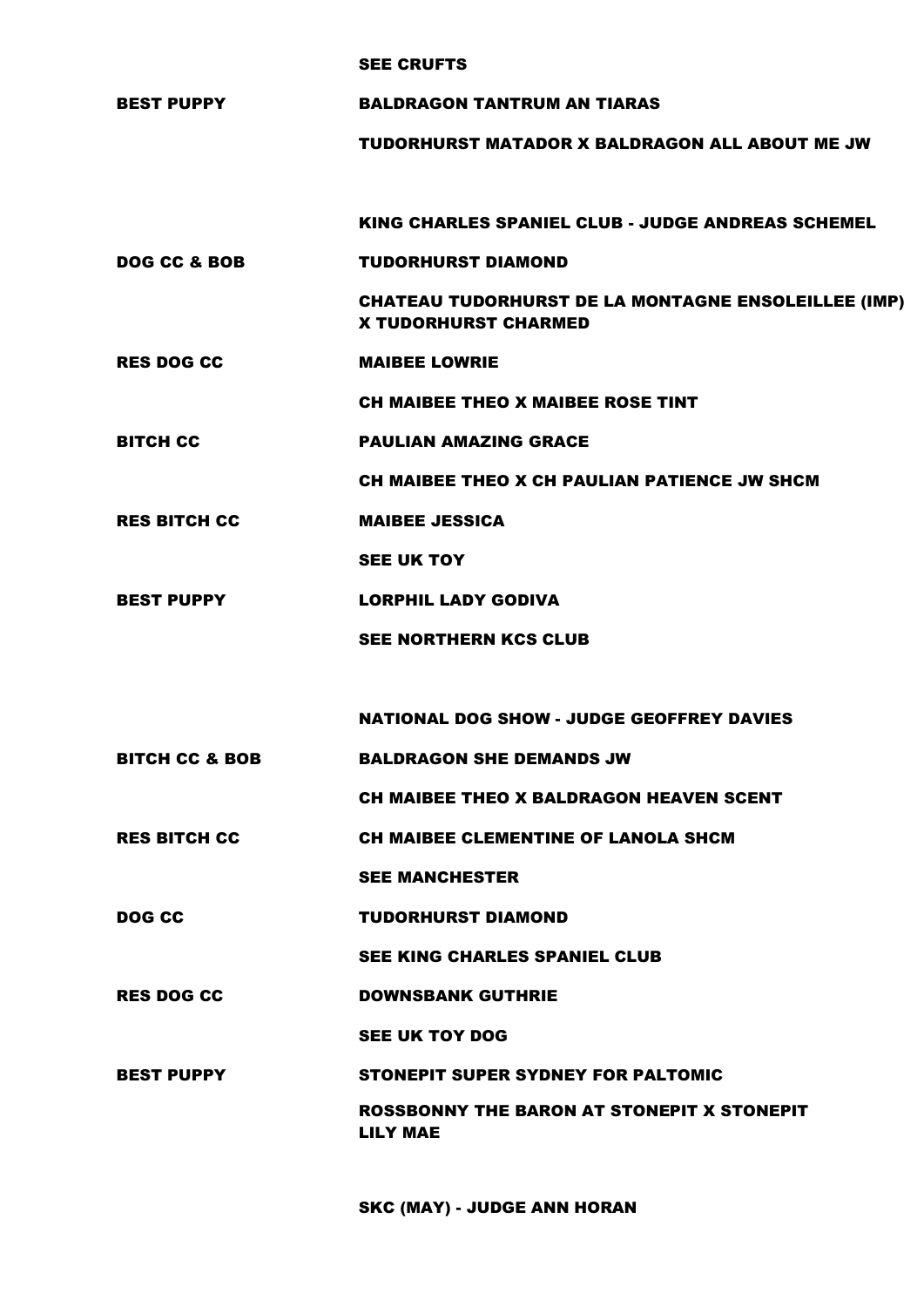| <b>BITCH CC &amp; BOB</b>     | FLEUR DR LYS DE MELCOURT (ATC FRA)                   |
|-------------------------------|------------------------------------------------------|
|                               | CH AMANTRA CHEERS X MULTI CH AMETHYST DE MELCOURT    |
| <b>RES BITCH CC</b>           | <b>LORPHIL LADY GODIVA</b>                           |
|                               | <b>SEE NORTHERN KCS CLUB</b>                         |
| <b>DOG CC</b>                 | <b>HEADRA'S WEDGWOOD JW</b>                          |
|                               | LILLIJAY FRANS FERDINAND X HEADRA'S CHOCOLATE HEAVEN |
| <b>RES DOG CC</b>             | <b>BALDRAGON STRIDING EDGE TO FOCHAI</b>             |
|                               | CH MAIBEE ROBSON X BALDRAGON HEAVEN SCENT            |
| <b>BEST PUPPY</b>             | <b>LORPHIL LADY GODIVA</b>                           |
|                               | <b>SEE NORTHERN KCS CLUB</b>                         |
|                               |                                                      |
|                               | <b>BATH - JUDGE MEA KENDALL</b>                      |
| DOG CC & BOB & Toy<br>Group 1 | <b>CH MAIBEE THEO</b>                                |
|                               | <b>SEE CRUFTS</b>                                    |
| <b>RES DOG CC</b>             | <b>AMANTRA SUMMER POET</b>                           |
|                               | AMANTRA SUMMER CHATTER X CH AMANTRA WINTERBERRY      |
| <b>BITCH CC</b>               | <b>BALDRAGON ALL ABOUT ME JW</b>                     |
|                               | <b>SEE CRUFTS</b>                                    |
| <b>RES BITCH CC</b>           | <b>DOWNSBANK VALENTINA</b>                           |
|                               | VIS A VIS AHOTEP X DOWNSBANK JULITTA                 |
| <b>BEST PUPPY</b>             | <b>DANYAS SWEET BLOSSOM</b>                          |
|                               | <b>CORRINWOOD CHAMELEON X DANYAS ROSE PETAL</b>      |
|                               |                                                      |
|                               | <b>SOUTHERN COUNTIES - JUDGE VALERIE HARVEY</b>      |
| DOG CC & BOB                  | <b>CH MAIBEE THEO</b>                                |
|                               | <b>SEE CRUFTS</b>                                    |
| <b>RES DOG CC</b>             | <b>DOWNSBANK GUTHRIE</b>                             |
|                               | <b>SEE UK TOY DOG</b>                                |
| <b>BITCH CC</b>               | <b>CH AMANTRA WINTERBERRY</b>                        |
|                               | <b>AMANTRA GOLDEN WISH X AMANTRA CHERUB</b>          |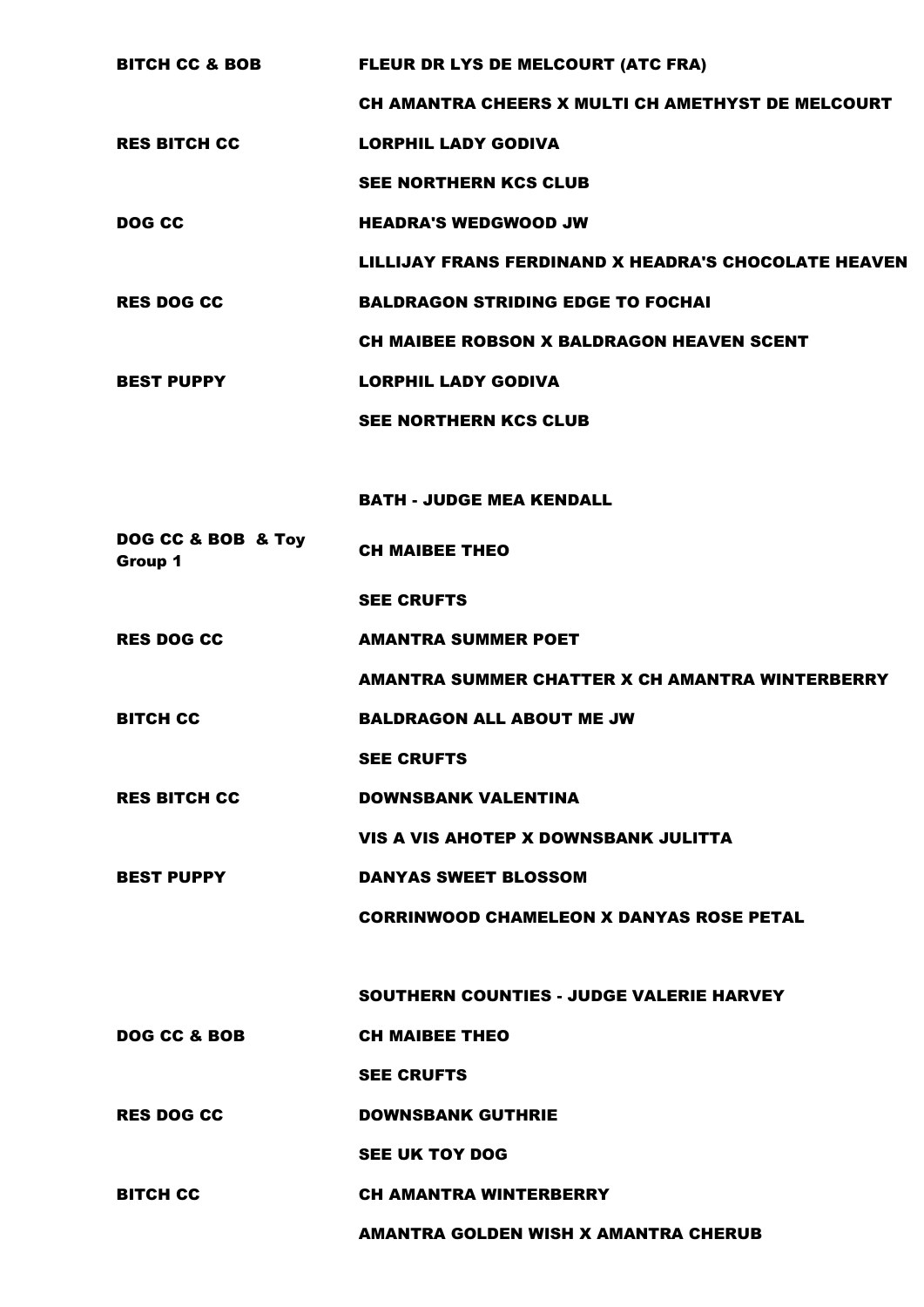| <b>RES BITCH CC</b>           | <b>DOWNSBANK DESIGNED FOR LORPHIL</b>              |
|-------------------------------|----------------------------------------------------|
|                               | <b>DOWNSBANK ALGENON X BOWNSBANK TILLY KETTLE</b>  |
| <b>BEST PUPPY</b>             | <b>GMACRYSTAL HINT OF JET</b>                      |
|                               | <b>MAIBEE OSCAR X DOWNSBANK THEME MUSIC</b>        |
|                               |                                                    |
|                               | <b>THREE COUNTIES - JUDGE LIZ STANNARD</b>         |
| DOG CC & BOB & Toy<br>Group 3 | <b>CH MAIBEE THEO</b>                              |
|                               | <b>SEE CRUFTS</b>                                  |
| <b>RES DOG CC</b>             | <b>SILVERHOLME BYRON CELXO</b>                     |
|                               | CH TUCHERISH SUNDOWN X PERLA KINGBJAN              |
| <b>BITCH CC</b>               | CH MAIBEE CLEMENTINE OF LANOLA SHCM                |
|                               | <b>SEE MANCHESTER</b>                              |
| <b>RES BITCH CC</b>           | <b>BALDRAGON ALL ABOUT ME JW</b>                   |
|                               | <b>SEE CRUFTS</b>                                  |
| <b>BEST PUPPY</b>             | <b>ALAMBRA GINGER SNAP</b>                         |
|                               | <b>DOWNSBANK RUPERT X ALAMBRA RUBIES N JADE</b>    |
|                               |                                                    |
|                               | <b>BORDER UNION- JUDGE DES JENKINS</b>             |
| <b>DOG CC &amp; BOB</b>       | <b>CH MAIBEE THEO</b>                              |
|                               | <b>SEE CRUFTS</b>                                  |
| <b>RES DOG CC</b>             | <b>MAIBEE LUCAS</b>                                |
|                               | <b>CH MAIBEE THEO X MAIBEE ROSE TINT</b>           |
| <b>BITCH CC</b>               | <b>TUCHERISH CLEMENCY</b>                          |
|                               | <b>SEE NORTHERN KCS CLUB</b>                       |
| <b>RES BITCH CC</b>           | <b>CH PAULIAN AMAZING GRACE</b>                    |
|                               | <b>SEE KCS CLUB</b>                                |
| <b>BEST PUPPY</b>             | <b>TUCHERISH JULIE CHRISTIE</b>                    |
|                               | <b>MAIBEE SINBAD X CH TUCHERISH WKD ANTOINETTE</b> |

BLACKPOOL - JUDGE KEVAN BERRY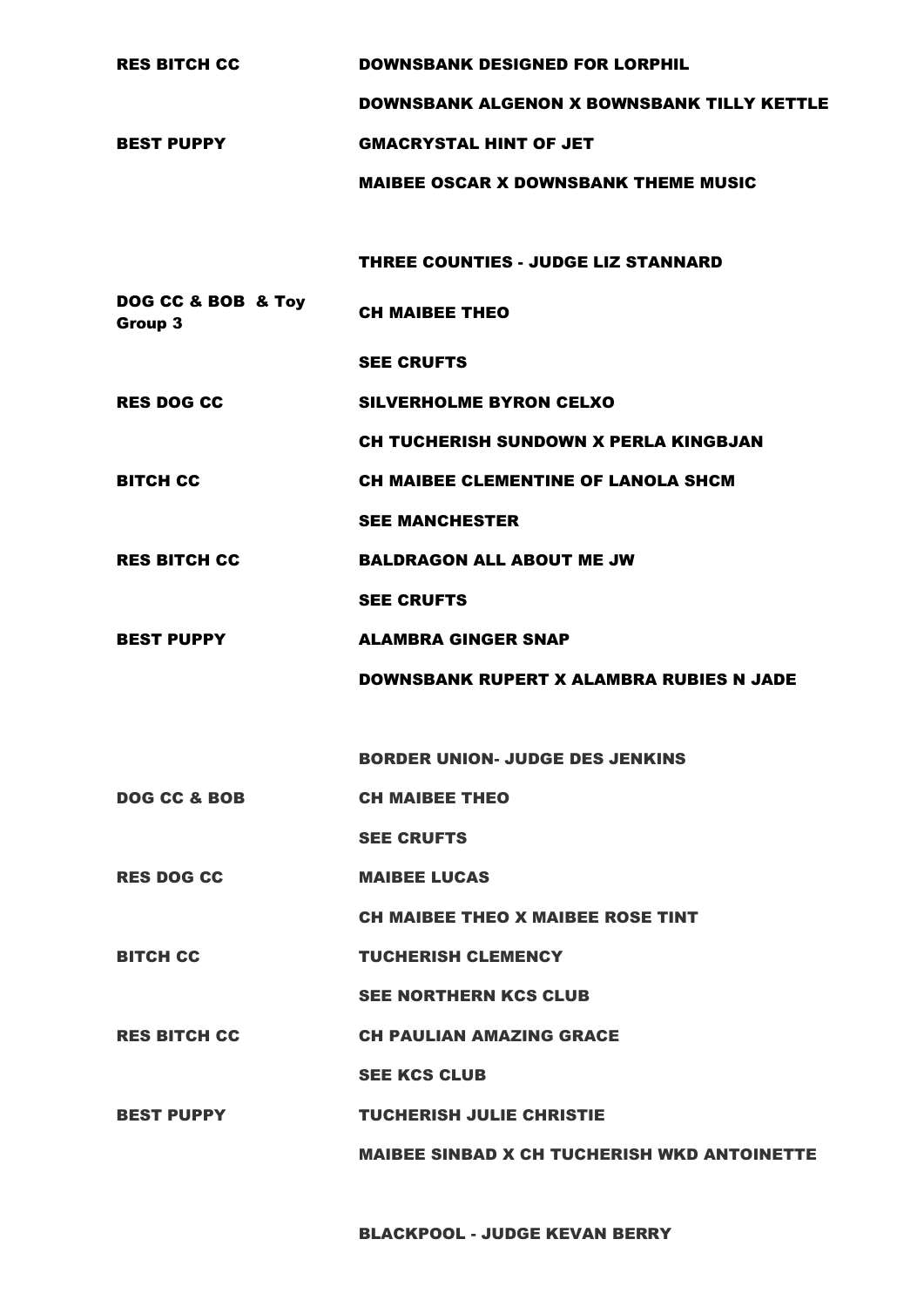| DOG CC & BOB &<br><b>GROUP 3</b> | <b>MAIBEE TEDDIE</b>                                                                                         |
|----------------------------------|--------------------------------------------------------------------------------------------------------------|
|                                  | <b>CH TEWHIT TYPHOON X MAIBEE RACHAEL</b>                                                                    |
| <b>RES DOG CC</b>                | <b>MAIBEE MR KIPLING</b>                                                                                     |
|                                  | CH MAIBEE THEO X CH MAIBEE LAYLA                                                                             |
| <b>BITCH CC</b>                  | <b>CH MAIBEE CLEMENTINE OF LANOLA SHCM</b>                                                                   |
|                                  | <b>SEE MANCHESTER</b>                                                                                        |
| <b>RES BITCH CC</b>              | <b>DOWNSBANK DESIGNED FOR LORPHIL</b>                                                                        |
|                                  | <b>SEE SOUTHERN COUNTIES</b>                                                                                 |
| <b>BEST PUPPY</b>                | <b>HELLO DOLLY DE LA MONTAGNE ENSOLEILLEE OF TUDORHURST</b>                                                  |
|                                  | <b>FR CH ELIXIR DAMOUR DE LA MONTAGE ENSOLEILLEE</b><br>X FR CH AMANDE DOUCE DELTA DE LA MONTAGE ENSOLEILLEE |
|                                  | <b>WINDSOR - JUDGE MARGARET MALLOWS</b>                                                                      |
| DOG CC, BOB &<br><b>GROUP4</b>   | <b>CH MAIBEE THEO</b>                                                                                        |
|                                  | <b>SEE CRUFTS</b>                                                                                            |
| <b>RES DOG CC</b>                | <b>TUDORHURST PIRATE KING</b>                                                                                |
|                                  | RODOLPHE DES TROIS MAILETTS (IMP FRA) X DRACENA<br>DE LE MONTAGNE ENSOLEILEE OF TUDORHURST (IMP FRA)         |
| <b>BITCH CC</b>                  | <b>FOLLE DAMOUR POUR TROIS DE LA MONTAGNE ENSOLEILEE</b>                                                     |
|                                  | <b>FALLINLOVE DES REVES DE MAWISA X DRACENA</b><br>DE LA MONTAGNE ENSOLEILEE OF TUDORHURST (IMP FRA)         |
| <b>RES BITCH CC</b>              | <b>BALDRAGON SHE DEMANDS JW</b>                                                                              |
|                                  | <b>SEE MANCHESTER</b>                                                                                        |
| <b>BEST PUPPY</b>                | <b>TUDORHURST PEARL</b>                                                                                      |
|                                  | <b>CHATEAU TUDORHURST DE LA MONTAGNE ENSOLEILLEE (IMP)</b><br><b>X TUDORHURST CHARMED</b>                    |
|                                  | <b>LEEDS - JUDGE TANYA IRELAND</b>                                                                           |
| DOG CC & BOB                     | <b>CH TUCHERISH SUNDANCE JW</b>                                                                              |
|                                  | <b>See Northern KCS</b>                                                                                      |
|                                  |                                                                                                              |
| <b>RES DOG CC</b>                | <b>CH TUDORHURST DIAMOND</b>                                                                                 |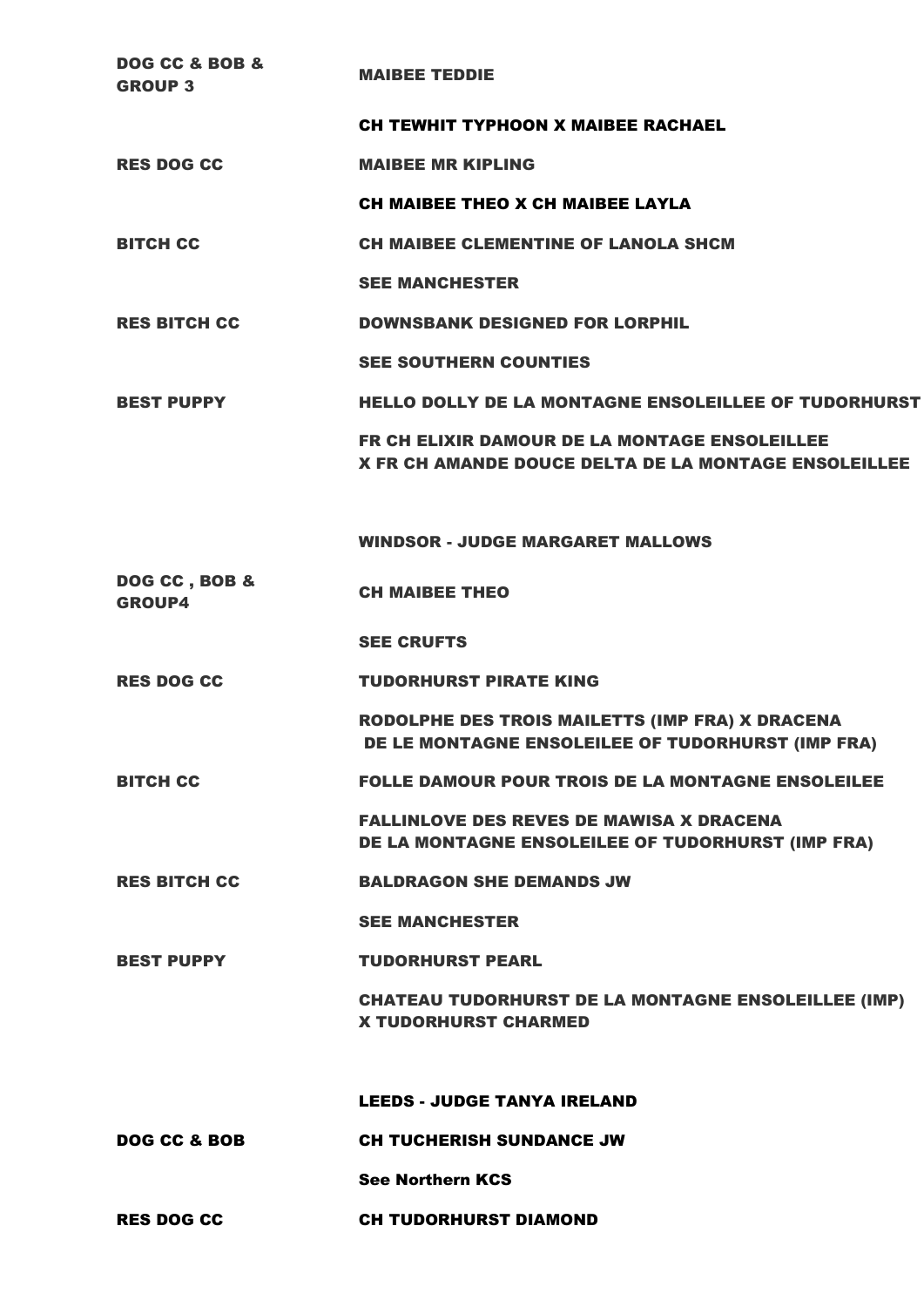SEE KING CHARLES SPANIEL CLUB

| <b>BITCH CC</b>                 | <b>CH MAIBEE CLEMENTINE OF LANOLA SH CM</b>                                 |
|---------------------------------|-----------------------------------------------------------------------------|
|                                 | <b>SEE MANCHESTER</b>                                                       |
| <b>RES BITCH CC</b>             | <b>BALDRAGON SHE DEMANDS JW</b>                                             |
|                                 | <b>SEE MANCHESTER</b>                                                       |
| <b>BEST PUPPY</b>               | <b>PALANDRO THEODORE</b>                                                    |
|                                 | CH MAIBEE THEO X BEAUCLERK NORA WITH CLOVERCOURT                            |
|                                 |                                                                             |
|                                 | <b>PAIGNTON - JUDGE RITA LLOYD</b>                                          |
| DOG CC, BOB &<br><b>GROUP 1</b> | <b>CH MAIBEE THEO</b>                                                       |
|                                 | <b>SEE CRUFTS</b>                                                           |
| <b>RES DOG CC</b>               | <b>PAULIAN ERNEST WITH SIMANNIE</b>                                         |
|                                 | <b>CH MAIBEE THEO X CH PAULIAN PATIENCE</b>                                 |
| <b>BITCH CC</b>                 | <b>BRAEMARRA GOSSIP GIRL</b>                                                |
|                                 | <b>MAIBEE SIMPLY DASHING X MAIBEE MAGGIE AT BRAEMARRA</b>                   |
| <b>RES BITCH CC</b>             | <b>BALDRAGON SHE DEMANDS JW</b>                                             |
|                                 | <b>SEE MANCHESTER</b>                                                       |
| <b>BEST PUPPY</b>               | <b>BEEWYE PRECIOUS PERDITA</b>                                              |
|                                 | <b>DOWNSBANK JOSHUA X PAULIAN PRUDENCE FOR BEEWYE</b>                       |
|                                 |                                                                             |
|                                 | <b>WELSH KC - JUDGE BRENDA BANBURY</b>                                      |
| DOG CC & BOB                    | <b>CH MAIBEE THEO</b>                                                       |
|                                 | <b>SEE CRUFTS</b>                                                           |
| <b>RES DOG CC</b>               | <b>CH TUDORHURST DIAMOND</b>                                                |
|                                 | <b>SEE KING CHARLES SPANIEL CLUB</b>                                        |
| <b>BITCH CC</b>                 | LUX. CH ELLINOR VON DER GEBHARDSHOD                                         |
|                                 | MULTI CH TIMOTHY DE MELCOURT x MULTI CH BIJOU VON<br><b>DER GEBHARDSHOH</b> |
| <b>RES BITCH CC</b>             | <b>CH MAIBEE CLEMENTINE OF LANOLA SH CM</b>                                 |
|                                 | <b>SEE MANCHESTER</b>                                                       |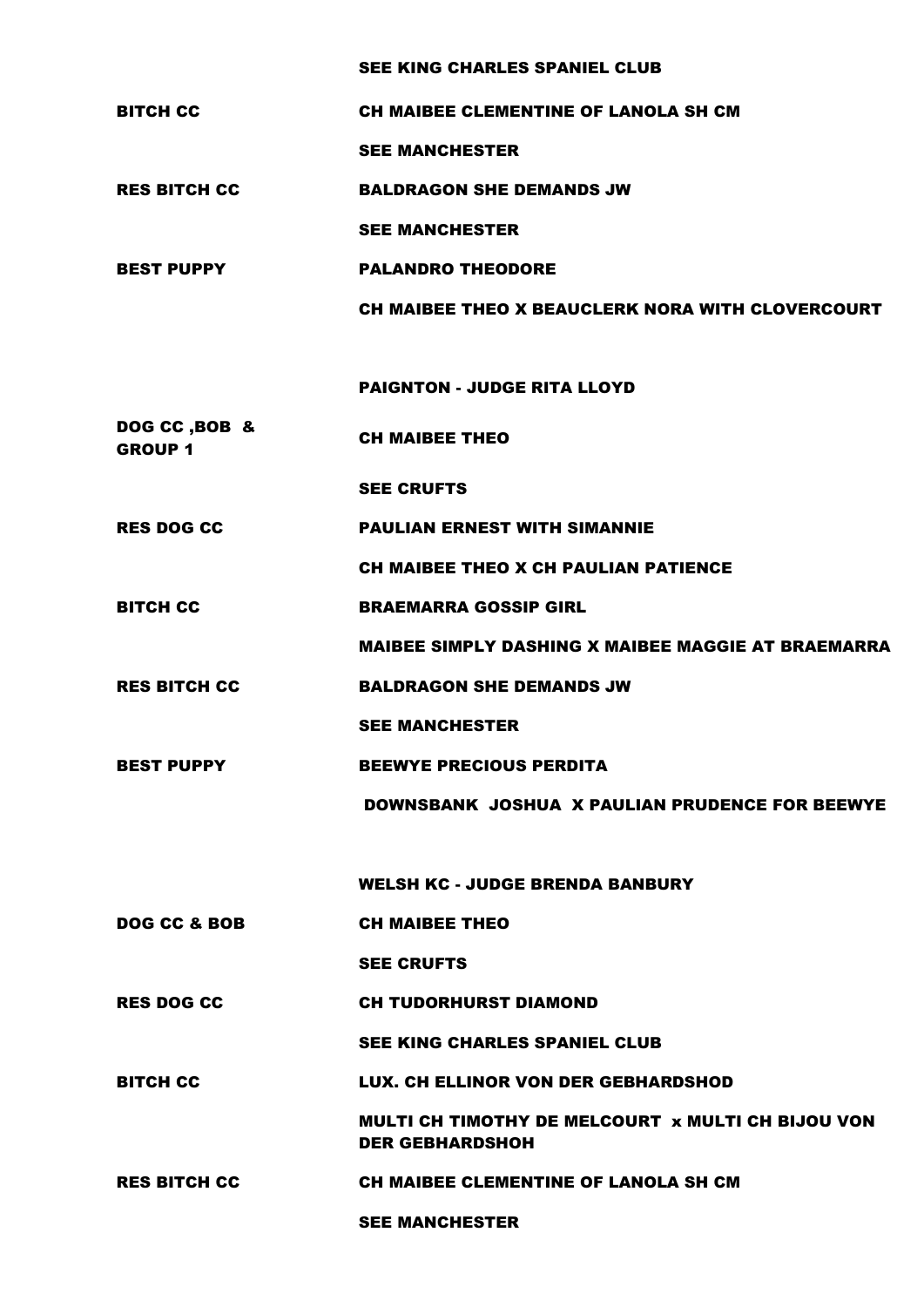| <b>BEST PUPPY</b>         | <b>TUDORHURST COMMODORE</b>                                                               |
|---------------------------|-------------------------------------------------------------------------------------------|
|                           | <b>CHATEAU TUDORHURST DE LA MONTAGNE ENSOLEILLEE (IMP)</b><br><b>X TUDORHURST CHARMED</b> |
|                           |                                                                                           |
|                           | <b>CITY OF BIRMINGHAM - JUDGE ALBERT EASDON</b>                                           |
| <b>BITCH CC &amp; BOB</b> | <b>CH MAIBEE CLEMENTINE OF LANOLA SH.CM</b>                                               |
|                           | <b>SEE MANCHESTER</b>                                                                     |
| <b>RES BITCH CC</b>       | <b>MAIBEE EMELDAMAY</b>                                                                   |
|                           | <b>MAIBEE TEDDIE X MAIBEE SWEETMEMORY</b>                                                 |
| DOG CC                    | <b>DOWNSBANK GUTHRIE</b>                                                                  |
|                           | <b>SEE UK TOY DOG</b>                                                                     |
| <b>RES DOG CC</b>         | <b>BINGLUI BERLINGTON BERTIE</b>                                                          |
|                           | LORPHIL COPPER SUNRISE JW X BINGLUI RUBY ROSELLA                                          |
| <b>BEST PUPPY</b>         | <b>TOMODACHI OF ALAMBRA</b>                                                               |
|                           | ALAMBRA BLACK DIAMOND X EURYDICE DE LA RIVEROISE                                          |
|                           |                                                                                           |
|                           | <b>RICHMOND - JUDGE NIGEL MARSH</b>                                                       |
| DOG CC & BOB              | <b>CH MAIBEE THEO</b>                                                                     |
|                           | <b>SEE CRUFTS</b>                                                                         |
| <b>RES DOG CC</b>         | <b>CH AMANTRA CHEERS</b>                                                                  |
|                           | <b>AMANTRA CHEERIO X AMANTRA CHRISTMAS ROSE</b>                                           |
| <b>BITCH CC</b>           | <b>CH MAIBEE CLEMENTINE OF LANOLA SH.CM</b>                                               |
|                           | <b>SEE MANCHESTER</b>                                                                     |
| <b>RES BITCH CC</b>       | <b>CH PAULIAN PRUDENCE FOR BEEWYE JW</b>                                                  |
|                           | <b>MAIBEE TEDDIE X CH PAULIAN PATIENCE JW</b>                                             |
| <b>BEST PUPPY</b>         |                                                                                           |
|                           | <b>HELLO DOLLY DE LA MONTAGNE ENOLEILLEE OF TUDORHURST</b>                                |
|                           | <b>SEE BLACKPOOL</b>                                                                      |
|                           |                                                                                           |
|                           | <b>DARLINGTON - JUDGE ANDREW BRACE</b>                                                    |

SEE NATIONAL DOG SHOW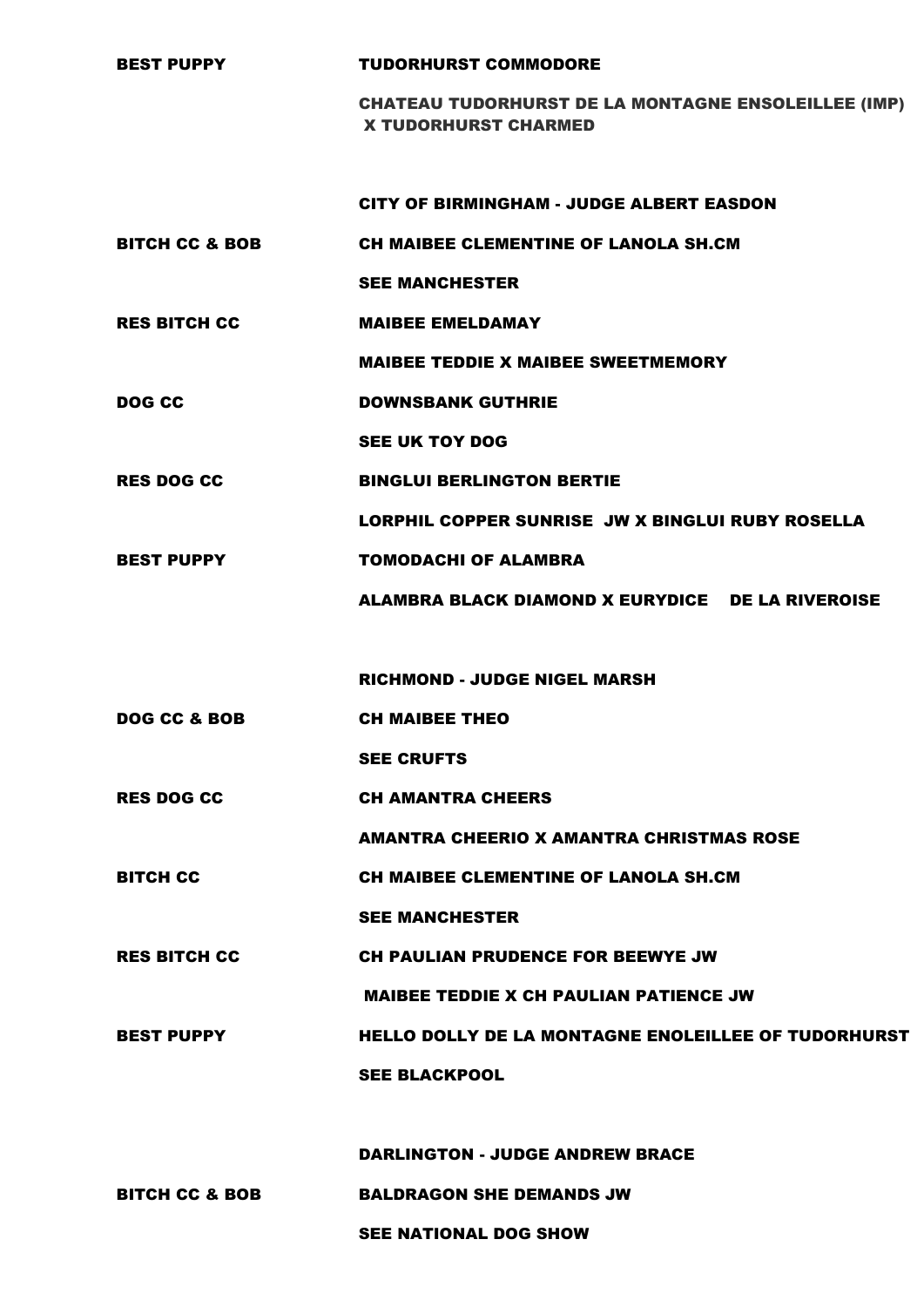| <b>RES BITCH CC</b>    | <b>MARCHOG MIMI BON BON</b>                                                                          |
|------------------------|------------------------------------------------------------------------------------------------------|
|                        | CH MARCHOG MACFLANNEL X MARCHOG MIDNIGHT IN GEORGIA                                                  |
| DOG CC                 | <b>CH MAIBEE THEO</b>                                                                                |
|                        | <b>SEE CRUFTS</b>                                                                                    |
| <b>RES DOG CC</b>      | <b>TOMODACHI OF ALAMBRA</b>                                                                          |
|                        | <b>SEE CITY OF BIRMINGHAM</b>                                                                        |
| <b>BEST PUPPY</b>      | <b>TOMODACHI OF ALAMBRA</b><br><b>SEE ABOVE</b>                                                      |
|                        | <b>DRIFFIELD - JUDGE MAVIS MOSS</b>                                                                  |
| <b>DOG CC &amp;BOB</b> | <b>CH MAIBEE THEO</b>                                                                                |
|                        | <b>SEE CRUFTS</b>                                                                                    |
| <b>RES DOG CC</b>      | <b>BINGLUI BERLINGTON BERTIE</b>                                                                     |
|                        | <b>SEE CITY OF BIRMINGHAM</b>                                                                        |
| <b>BITCH CC</b>        | <b>MAIBEE EMELDAMAY</b>                                                                              |
|                        | <b>SEE CITY OF BIRMINGHAM</b>                                                                        |
| <b>RES BITCH CC</b>    | <b>TUDORHURST BLACK SWAN</b>                                                                         |
|                        | RODOLPHE DES TROIS MAILETTS (IMP FRA) X DRACENA<br>DE LE MONTAGNE ENSOLEILEE OF TUDORHURST (IMP FRA) |
| <b>BEST PUPPY</b>      | <b>TUDORHURST COMMODORE</b>                                                                          |
|                        | <b>SEE WELSH KC</b>                                                                                  |
|                        | <b>SOUTH WALES - JUDGE ROB RUSHTON</b>                                                               |
| DOG CC & BOB           | <b>HEADRA'S CHOCOLATE D'LITE</b>                                                                     |
|                        | CH TEWHIT TYPHOON X AMANTRA CHOCOLATE DIVINE WITH<br>HEADRA                                          |
| <b>RES DOG CC</b>      | <b>HEADRA'S TRULY MAGIC IS JUSTACHARMER</b>                                                          |
|                        | CH JUSTACHARMA HE IS OUR MAGIC JW X HEADRA'S MISS<br><b>CADBURY</b>                                  |
| <b>BITCH CC</b>        | <b>DOWNSBANK EVENSONG</b>                                                                            |
|                        | <b>DOWNSBANK JOSHUA X DOWNSBANK HAZEL</b>                                                            |
| <b>RES BITCH CC</b>    | <b>CH MAIBEE CLEMENTINE OF LANOLA SHCM</b>                                                           |
|                        | <b>SEE MANCHESTER</b>                                                                                |